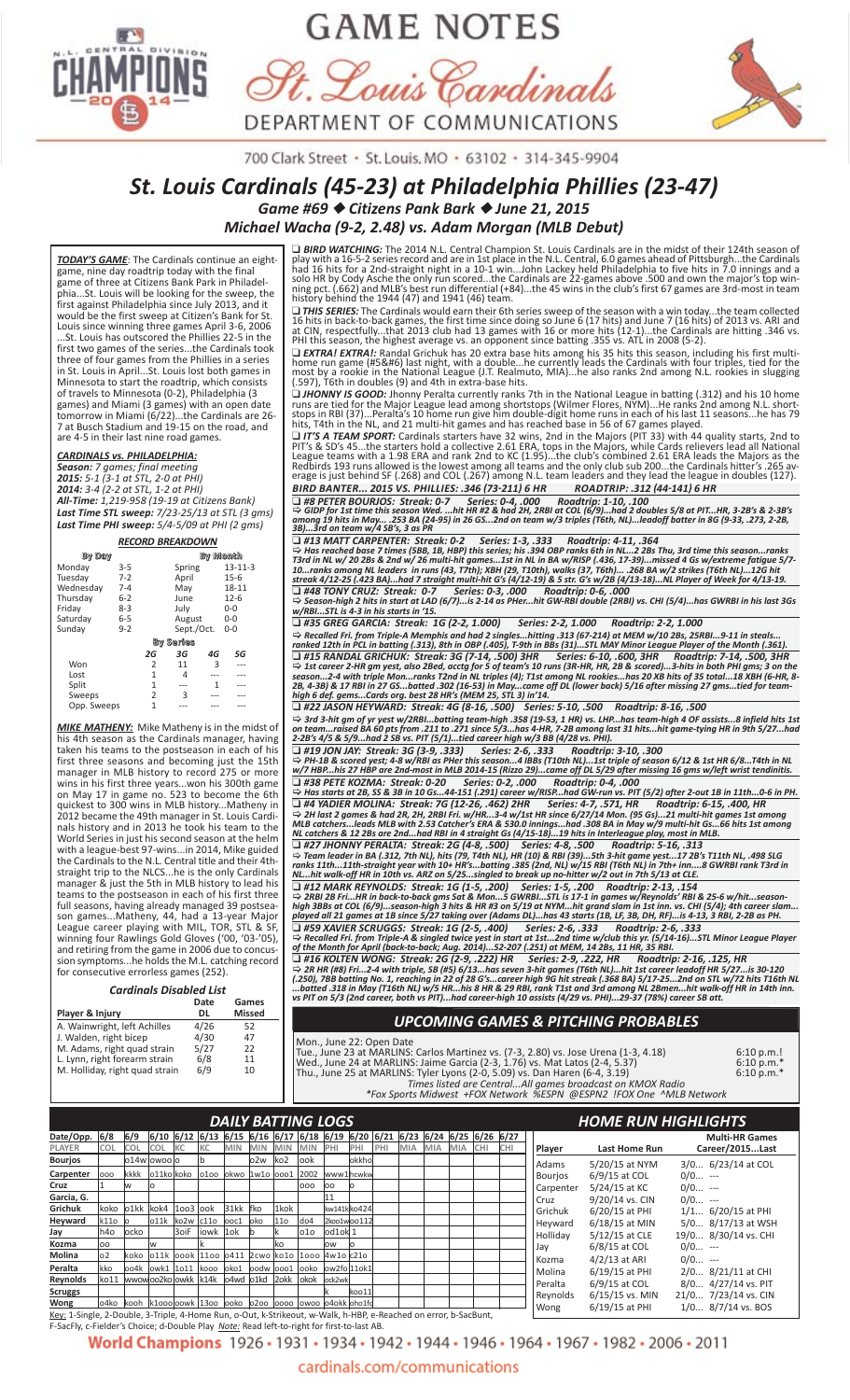# *TODAY'S STARTING PITCHER*

## *#52 MICHAEL WACHA* • *RHP* • *6‐6* • *210* • *23 yrs*

#### *TODAY'S GAME:*

- ◆ The 23‐year old will be making his 14th start of 2015 (48th career game) in today's series finale vs. the Phillies.
- ◆ Ranks T2nd in the N.L. with 9 wins, 3rd in winning percentage (.818) and ranks 7th in ERA (2.48).
- ◆ Has enjoyed 6.16 runs/start, 3rd most in the league.
- ◆ Has become known for his starts involving weather delays. Three of Wacha's last four starts have been delayed by rain, including his last two. His start 5/30 vs. LAD was delayed 2:20 by rain, 6/9 at COL start delayed 1:07 and his last start 6/16 vs. MIN delayed 45 min after the top of the first, then again with one out in the top of the 7th (47 min).
- ◆ His MLB debut on 5/30/13 consisted of 5:32 min of delays and he weathered 6:30 of delays in his starts in 2014.  $\blacklozenge$  Is 6-1, 2.08 ERA in eight road starts; 3-1 with a 3.16 ERA in his four
- starts at Busch Std.
- ◆ Tied for the lead in the majors in road wins (6) and is 4th in the NL in road ERA (2.08); 6 of his last 8 starts have been on road.
- ◆ Was the first STL starter since C. Carpenter (12‐0) & M. Morris (8‐0) in 2005 to start a season 6‐0 on the road.

#### *VS. PHILADELPHIA PHILLIES:*

- ◆ Is making his second start vs. Philadelphia after a start in St. Louis earlier this year (4/28).
- ◆ Allowed 4 runs in 5.2 innings vs. PHI on 4/28 and earned the win in the 11-4 game as St. Louis scored nine runs through the first 5 frames.
- *2015 SEASON & CAREER:*
- $\blacklozenge$  Picked up win #9 vs. MIN last Tue. (6/16), allowing the Twins just 3 hits and 2 runs on 86 pitches in a 3‐2 win.
- ◆ Matched career high with 10 K's 6/9 at COL despite losing, 4-3.
- ◆ Improved to 8‐1 with a 7‐1 win at LAD on 6/4 in the opening game of LA/COL roadtrip (7.0 IP/1 ER).
- ◆ Was a perfect 7-0 and the Cardinals won his first nine starts before suffering a 5-1 loss to the Dodgers on 5/30 in his first-ever regular season appearance vs. LAD. Carried a no-hitter into the 6th inning before Dodgers reached him for 4 runs that inning. The start of game was delayed 2:20 due to rain.
- ◆ Prevented series sweep on 5/24 at KC with a 6-1 win. Allowed just one unearned run in 7.0 IP ‐ matching his season high.
- $\blacklozenge$  Earned his 6th win of the season 5/1 at NYM as St. Louis won, 10-2. Pitched 7.0 innings with the lone Mets runs coming in the 4th on a two run‐HR from D. Murphy.

|                                                                                                                                                                                          |                                                         |                      |                  | WACHA SEASON & CAREER      |                  |                |                |              |           |  |  |  |  |  |  |
|------------------------------------------------------------------------------------------------------------------------------------------------------------------------------------------|---------------------------------------------------------|----------------------|------------------|----------------------------|------------------|----------------|----------------|--------------|-----------|--|--|--|--|--|--|
|                                                                                                                                                                                          | W-L                                                     | <b>ERA</b>           | G<br>GS          | IP                         | н                | R              | ER             | <b>BB</b>    | <b>SO</b> |  |  |  |  |  |  |
| 2014 STL                                                                                                                                                                                 | $5 - 6$                                                 | 3.20                 | 19<br>19         | 107.0                      | 95               | 41             | 38             | 33           | 94        |  |  |  |  |  |  |
| 2015 STL                                                                                                                                                                                 | $9 - 2$                                                 | 2.48                 | 13<br>13         | 83.1                       | 68               | 25             | 23             | 19           | 62        |  |  |  |  |  |  |
| <b>TOTALS</b>                                                                                                                                                                            | $18-9$                                                  | 2.86                 | 47<br>41         | 255.0                      | 215              | 86             | 81             | 71           | 221       |  |  |  |  |  |  |
|                                                                                                                                                                                          |                                                         |                      |                  | WACHA - LAST 3 APPEARANCES |                  |                |                |              |           |  |  |  |  |  |  |
| DATE/OPP.                                                                                                                                                                                | <b>RESULT</b>                                           |                      | GS<br>G          | IP                         | н                | R              | ER             | <b>BB</b>    | <b>SO</b> |  |  |  |  |  |  |
| 6/4 at LAD                                                                                                                                                                               | $W. 7-1$                                                |                      | 7                | $\overline{1}$             | $\overline{1}$   | $\overline{0}$ | 5              |              |           |  |  |  |  |  |  |
| 6/9 at COL                                                                                                                                                                               |                                                         | $L, 4-3$             | $\mathbf{1}$     | $\mathbf{1}$<br>6.2        | 9                | 4              | 4              | $\mathbf{1}$ | 10        |  |  |  |  |  |  |
| 6/16 vs. MIN                                                                                                                                                                             | W, 3-2                                                  |                      | $\mathbf{1}$     | $\mathbf{1}$<br>6.1        | 3                | $\overline{2}$ | $\overline{2}$ | $\mathbf{1}$ | 5         |  |  |  |  |  |  |
| <b>WACHA vs. PHILLIES</b><br>IP<br>SO<br>W-L<br><b>ERA</b><br>G<br>GS<br>н<br>ER<br>R<br>BB                                                                                              |                                                         |                      |                  |                            |                  |                |                |              |           |  |  |  |  |  |  |
|                                                                                                                                                                                          |                                                         |                      |                  |                            |                  |                |                |              |           |  |  |  |  |  |  |
|                                                                                                                                                                                          |                                                         |                      |                  |                            |                  |                |                |              |           |  |  |  |  |  |  |
| 5.2<br>6.35<br>$\overline{6}$<br>2015/Career 1-0<br>$\overline{1}$<br>$\overline{1}$<br>4<br>$\overline{4}$<br>$\overline{2}$<br>$\overline{4}$<br>LAST APP. vs. PHI: 4/28/15 vs. PHI, W |                                                         |                      |                  |                            |                  |                |                |              |           |  |  |  |  |  |  |
| LAST WIN vs. PHI: 4/28/15 vs. PHI (11-5)                                                                                                                                                 |                                                         |                      |                  |                            |                  |                |                |              |           |  |  |  |  |  |  |
| WACHA CAREER HITTING TOTALS                                                                                                                                                              |                                                         |                      |                  |                            |                  |                |                |              |           |  |  |  |  |  |  |
|                                                                                                                                                                                          | AVG.<br>н<br><b>HR</b><br><b>SH</b><br>AB<br><b>RBI</b> |                      |                  |                            |                  |                |                |              |           |  |  |  |  |  |  |
| 7015                                                                                                                                                                                     | .130                                                    | $\overline{0}$       |                  | 3                          |                  | 2              |                |              |           |  |  |  |  |  |  |
| Career                                                                                                                                                                                   | .096                                                    |                      | 73               | 7                          | $\Omega$         |                | 8              |              | 6         |  |  |  |  |  |  |
|                                                                                                                                                                                          |                                                         |                      |                  |                            |                  |                |                |              |           |  |  |  |  |  |  |
|                                                                                                                                                                                          |                                                         |                      |                  |                            |                  |                |                |              |           |  |  |  |  |  |  |
|                                                                                                                                                                                          |                                                         |                      |                  | GETTING STARTED            |                  |                |                |              |           |  |  |  |  |  |  |
|                                                                                                                                                                                          |                                                         |                      |                  | STL rec. in                | Avg. IP          |                | K's/           |              | Run       |  |  |  |  |  |  |
| Pitcher                                                                                                                                                                                  | <b>Starts</b><br>$\overline{1}$                         | QS<br>$\overline{0}$ | W-L<br>$0 - 0$   | his starts<br>$1 - 0$      | per start<br>2.1 |                | 9 IP<br>11.6   |              | support   |  |  |  |  |  |  |
| Cooney                                                                                                                                                                                   | 6                                                       | 6                    | $2 - 3$          | $2 - 4$                    | 6.2              |                | 6.1            |              | 9.0(9)    |  |  |  |  |  |  |
| Garcia                                                                                                                                                                                   |                                                         |                      |                  |                            |                  |                | 6.6            |              | 1.8(11)   |  |  |  |  |  |  |
| Lackey                                                                                                                                                                                   | 14<br>12                                                | 9<br>$\overline{7}$  | $6 - 4$<br>$4-4$ | $8 - 6$<br>$7 - 5$         | 6.1              |                |                |              | 3.7(52)   |  |  |  |  |  |  |
| Lynn                                                                                                                                                                                     |                                                         |                      |                  |                            | 6.0              |                | 9.5            |              | 2.8(34)   |  |  |  |  |  |  |
| Lvons                                                                                                                                                                                    | 5                                                       | 0                    | $2 - 0$          | $3 - 2$                    | 4.2              |                | 11.0           |              | 5.6(28)   |  |  |  |  |  |  |
| Martinez                                                                                                                                                                                 | 13                                                      | 10                   | $7-3$            | $10-3$                     | 6.0              |                | 9.5            |              | 4.7(61)   |  |  |  |  |  |  |
| Wacha                                                                                                                                                                                    | 13                                                      | 9                    | $9 - 2$          | $11 - 2$                   | 6.1              |                | 6.7            |              | 5.2(68)   |  |  |  |  |  |  |
| Wainwright                                                                                                                                                                               | 4                                                       | 3                    | $2 - 1$          | $3 - 1$                    | 6.0              |                | 6.5            |              | 3.5(14)   |  |  |  |  |  |  |
| Totals                                                                                                                                                                                   | 68                                                      | 44                   | $32 - 17$        | $45 - 23$                  | 6.0<br>417.0 IP  |                | 7.9<br>366 Ks  |              | 4.1(277)  |  |  |  |  |  |  |
|                                                                                                                                                                                          |                                                         |                      |                  |                            |                  |                |                |              |           |  |  |  |  |  |  |

### **TEAM  BATTING**

| uleanni dan iunigi                                  |                |              |
|-----------------------------------------------------|----------------|--------------|
| *6 (4th)<br>Most Runs - Inning - Cards              |                | 5/20 at NYM  |
| Most Runs - Inning - Opponent<br>*5 (4th)           |                | 6/8 at COL   |
| Most Runs - 1st Inning - Cards                      | 5              | 6/3 vs. MIL  |
| Most Runs - 1st Inning - Opponent                   | *5             | 6/8 at COL   |
| Most Runs - Game - Cards                            | 12             | 6/19 at PHI  |
| Most Runs - Game - Opponent                         | 11             | 6/8 at COL   |
| Most Runs - Game - Both Clubs                       | 19             | 5/4 vs. CHI  |
| Most Hits - Game - Cards                            | $*16$          | 6/20 at PHI  |
| Most Hits - Game - Opponent                         | 17             | 5/15 vs. DET |
| Most Hits - Game - Both Clubs                       | 27             | 6/19 at PHI  |
| Fewest Hits - Game - Cards                          | $^*1$          | 6/6 at LAD   |
| Most Extra Base Hits - Game - Cards                 | 7              | 5/8 at PIT   |
| Most Bunt Hits - Game - Cards                       | $*_{1}$        | 5/25 vs. ARI |
| Most Singles - Game - Cards                         | 13             | 5/25 vs. ARI |
| Most Doubles - Game - Cards                         | *5             | 5/29 vs. LAD |
| Most Triples - Game - Cards                         | $\overline{2}$ | 6/12 vs. KC  |
| Most Home Runs - Game - Cards                       | *3             | 6/19 at PHI  |
| Most Home Runs - Game - Opponent                    | 3              | 5/15 vs. DET |
| Longest Home Run Streak (Games)                     | $*_{4}$        | $5/24-27$    |
| Most Stolen Bases - Game - Cards                    | 4              | 4/5 at CHI   |
| Most Stolen Bases - Game - Opponent *2 6/16 vs. MIN |                |              |
| team pitching                                       |                |              |
| Most Strikeouts - Game - Cards                      | 17             | 4/12 at CIN  |
| Most Strikeouts - Game - Opponent                   | 19             | 5/13 at CLE  |
| Fewest Strikeouts - Game - Cards                    | $*_{2}$        | 5/23 at KC   |
| Fewest Strikeouts - Game - Opponent                 | $\mathbf{1}$   | 5/23 at KC   |
| Most Walks - Game - Cards                           | 8              | 4/12 at CIN  |
| Most Walks - Game - Opponent                        | 10             | 6/19 at PHI  |
| Fewest Walks - Game - Cards                         | *0             | 6/12 vs. KC  |
| Fewest Walks - Game - Opponents                     | *0             | 6/18 at MIN  |
| <b>Fewest Hits Allowed</b>                          | $*_{2}$        | 5/31 vs. LAD |
|                                                     |                |              |

#### *BULLPEN BRIEFS: 13‐6* • *1.98 ERA* • *195.2 IP* • *171 H* • *46 R, 43 ER* • *67 BB* • *181 SO* • *11 HR 28/33 SV/Opp ... 51 HOLDS ... 212/153 (72%) 1st BF/Retired ... 98/22 (22%) Inh.Runners/Scored*

**PITCHER SV/Opp HOLD FBF/R IR/S Bullpen Bits #37 MATT BELISLE** ‐ RHP 0/1 11 28/14 11/4 Last Appearance: 6/18 at MIN; ND, 0.0 IP, 1 H, 0 R, 0 ER, 1 BB, 0 SO<br>**#36 RANDY CHOATE** - LHP 0/0 8 32/24 29/5 **#36 RANDY CHOATE - LHP** Last Appearance: 6/20 at PHI; ND, 1.0 IP, 1 H, 0 R, 0 ER, 1 BB, 0 SO<br>
#61 SETH MANESS - RHP 3/4 10 32/21 26/8 **#61 SETH MANESS - RHP** Last Appearance: 6/18 at MIN;Hld#10, 1.0 IP, 0 H, 0 R, 0 ER, 1 BB, 0 SO **#44 TREVOR ROSENTHAL ‐** RHP 21/22 0 30/23 9/2 Last Appearance: 6/20 at PHI; ND, 1.0 IP, 0 H, 0 R, 0 ER, 1 BB, 1 SO **#46 KEVIN SIEGRIST** ‐ LHP 3/5 12 34/27 12/2 Last Appearance: 6/18 at MIN; BlSv‐2, 0.2 IP, 1 H, 1 R, 1 ER, 0 BB, 2 SO **#63 MIGUEL SOCOLOVICH**‐RHP0/0 0 8/7 2/0 Last Appearance: 6/19 at PHI; ND, 2.0 IP, 1 H, 1 R, 1 ER, 2 BB, 1 SO **#33 CARLOS VILLANUEVA** ‐RHP 0/0 0 16/12 4/1 Last Appearance: 6/19 at PHI; ND, 2.0 IP, 3 H, 0 R, 0 ER, 1 BB, 2 SO

Belisle had 1.1 ShO IP 6/13...ended score-<br>less stk at 10.2 IP (86) w/R Tue at MIN...<br>eseason-high 2.2 IP, 3K S/26 vs. ARI...no<br>HRS in 28.0 IP... Choate had season-high<br>1.2 IP on 5/15...5 IRs in last 2Gs, 29 IR are<br>2nd in

## **THE LINEUP CARD**

- **BATTING ORDER** Wong 30, Carpenter 18, Jay 9, Bourjos 9, Grichuk 1, Heyward 1
- 2 Carpenter 45, Heyward 17, Wong 4, Peralta 1, Grichuk 1
- 3 Holliday 52, Peralta 16
- 4 Adams 28, Peralta 27, Reynolds 10, Grichuk 2, Heyward 1
- 5 Peralta 22, Reynolds 16, Molina 12, Grichuk 10, Adams 4, Heyward 4
- 6 Molina 21, Heyward 18, Jay 11, Reynolds 6, Wong 5, Grichuk 5, Adams 2
- 7 Molina 29, Wong 9, Heyward 9, Reynolds 6, Jay 6, Grichuk 5, Bourjos 2, Adams 1, Scruggs 1 8 Wong 15, Bourjos 13, Jay 9, Heyward 8, Kozma 8, Cruz 6, Reynolds 5, Grichuk 4
- 9 Martinez 13, Lackey 12, Wacha 11, Lynn 10, Garcia 5, Lyons 5, Bourjos 4, Wainwright 4, Kozma 2, Cooney 1, Cruz 1 Lineups Used: 52

#### **STARTS BY POSITION**

- C Molina 61, Cruz 7<br>1B Adams 35, Revnol
- 1B Adams 35, Reynolds 32, Scruggs 1 2B Wong 63, Kozma 5
- SS Peralta 65, Kozma 3
- 
- 3B Carpenter 63, Reynolds 3, Kozma 2<br>LF Holliday 50, Grichuk 11, Reynolds 4 LF Holliday 50, Grichuk 11, Reynolds 4, Jay 3
- CF Jay 32, Bourjos 27, Grichuk 9
- RF Heyward 58, Grichuk 8, Reynolds 1, Jay 1 P Lackey 14, Wacha 13, Martinez 13, Lynn 12, Garcia 6, Lyons 5, Wainwright 4, Cooney 1 DH Reynolds 3, Holliday 2, Peralta 2, Molina 1

#### *2015 RECORD WHEN...*

|                                                                              | ---------                     | .                                                                           |                                    |
|------------------------------------------------------------------------------|-------------------------------|-----------------------------------------------------------------------------|------------------------------------|
| Scoring first<br>Opponent scores first                                       | $30-7$<br>$15 - 16$           | Final at-bat decisions<br>Come-from-behind wins                             | $7-3$<br>16                        |
| Scoring more than 3 runs<br>Scoring 3 runs<br>Scoring fewer than 3 runs      | $29 - 5$<br>$9 - 5$<br>$7-13$ | Walk-off wins/losses<br>In errorless games<br>Extra innings<br>Shutouts     | $5-3$<br>$25 - 16$<br>$5-3$<br>7-6 |
| Scoring in 3 or fewer innings<br>Scoring in 4 or more innings                | $36 - 22$<br>$9 - 1$          | Leading after 7 innings                                                     | $36-1$                             |
| First game of Series<br>Last game of Series                                  | $13 - 10$<br>$17-5$           | Tied after 7 innings<br>Trailing after 7 innings                            | $4 - 2$<br>$5 - 19$                |
| First game of road trip<br>Last game of road trip<br>First game of homestand | $4 - 3$<br>$4 - 1$<br>$2 - 3$ | Leading after 8 innings<br>Tied after 8 innings<br>Trailing after 8 innings | $40 - 0$<br>$4 - 2$<br>$1 - 20$    |
| Last game of homestand<br>Following off-days                                 | $5-0$<br>$6-3$                | Runs via HR<br>Opponent runs via HR                                         | 85<br>65                           |
| Out-hit opponents<br>Out-hit by opponents                                    | $32 - 7$<br>10-15             | <b>Review Challenges:</b>                                                   | $5 - 3$                            |
|                                                                              |                               |                                                                             |                                    |

## *TUESDAY'S STARTING PITCHER*

*#18 CARLOS MARTINEZ* • *RHP* • *6‐0* • *185* • *23 yrs*

set to make his 14th start and 15th appearance of the season. Will be his second consecutive

- extra rest due to an off‐day, and pitched on 6 days rest last Wed. after an off‐day & rainout (6/17).
- Was unscored upon in three-straight starts 5/20-31 & posted a Cardinals season-best 21.1 scoreless IP streak that ended 6/5.

◆ Has a career mark of 5-3 with a 2.95 ERA in 10 starts on the road. Is 6-7 in 62 night games (13 starts), carrying a 4.27 ERA.

- ◆ Will be making his first career apperance vs. the Marlins.
- ◆ Has four starts of his 21 total against the N.L. East and is 3‐0 in those games with the team 4‐0; two starts vs. PHI and two against NYM

## *2015 CARDINALS HIGHS & LOWS*

| BATTING                      |                     |                                                | individual batting        |                |                                                           | team miscellaneous         |                      |            |
|------------------------------|---------------------|------------------------------------------------|---------------------------|----------------|-----------------------------------------------------------|----------------------------|----------------------|------------|
| *6 (4th)<br>ς                | 5/20 at NYM         | Longest Hit Streak-Games *12, Carpenter4/12-25 |                           |                | Longest Winning Streak                                    |                            | 8 games 4/28-5/5     |            |
| onent                        | *5 (4th) 6/8 at COL | Longest On-Base Streak-Games 45, Holliday      |                           | $4/5 - 6/1$    | Longest Losing Streak                                     |                            | 3 games 5/21-23      |            |
| ards                         | 5 6/3 vs. MIL       | Longest HR Streak-Games *2, Grichuk            |                           | 6/19-present   | Longest Game - Innings                                    |                            | *14 5/18 at NYM      |            |
| pponent                      | *5 6/8 at COL       | Longest Run Streak-Games 6, Wong               |                           | $5/24-30$      | Longest Game - Time (overall)                             | 4:28                       | 5/3 vs. PIT          |            |
|                              | 12 6/19 at PHI      | Longest RBI Streak-Games *4, Wong              |                           | $5/3-6$        | Longest Game - Time (9-inn game) 3:39                     |                            | 5/4 vs. CHI          |            |
| nent                         | 11 6/8 at COL       | Most Runs - Game                               | *3, Grichuk               | $6/20$ at PHI  | Shortest Game - Time (9-inn game) 2:02                    |                            | $4/19$ vs. CIN       |            |
| Clubs                        | 19 5/4 vs. CHI      | Most Hits - Game                               | 4, Holliday               | $4/21$ at WSH  | Largest Crowd -Home                                       |                            | #47,875 4/13 vs. MIL |            |
|                              | *16 6/20 at PHI     | Most Bunt Hits - Game                          | *1, Adams                 | 5/25 vs. ARI   | Largest Crowd -Road                                       |                            | 47,655 6/6 at LAD    |            |
| าent                         | 17 5/15 vs. DET     | Most Doubles - Game                            | *2, Carpenter 6/18 at MIN |                | Largest Margin of Victory *9 runs (10-1) 6/20 at PHI      |                            |                      |            |
| Clubs.<br>27                 | $6/19$ at PHI       | Most Triples - Game                            | *1, Grichuk               | $6/15$ vs. MIN | Largest Margin of Defeat                                  | 8 runs (11-3)              | 6/8 at COL           |            |
| $*_{1}$<br>ls.               | 6/6 at LAD          | Most Home Runs - Game                          | 2, Grichuk                | $6/20$ at PHI  | Largest Comeback Win                                      |                            | 5 runs 5/4 vs. CHI   |            |
| $\overline{7}$<br>me - Cards | 5/8 at PIT          | <b>Grand Slams - Last</b>                      | 1. Revnolds               | $5/4$ vs. CHI  | Comeback Wins (4 or more runs)                            |                            | 1 5/4 vs. CHI        |            |
| Cards<br>$*_{1}$             | 5/25 vs. ARI        | Most RBI - Game                                | *4, Grichuk               | $6/19$ at PHI  | Most Left on Base                                         |                            | 14 4/26 at MIL       |            |
| ds                           | 13 5/25 vs. ARI     | Most SB - Game                                 | 2, Heyward                | $5/1$ vs. PIT  | <b>Most Errors</b>                                        |                            | *3 5/26 at ARI       |            |
| ards                         | *5 5/29 vs. LAD     | Most Walks - Game                              | *3, Carpenter             | 6/19 at PHI    | Longest Errorless Streak (Games)                          |                            | 8 5/12-19            |            |
| ds                           | 2 6/12 vs. KC       | Most Int. Walks - Game                         | $*1$ , Jay                | $6/13$ vs. KC  | Most Doubleplays Turned-Cardinals                         |                            | 4 5/21 at NYM        |            |
| - Cards                      | *3 6/19 at PHI      | Most HBP - Game                                | 2, Jay                    | 5/5 vs. CHI    | Most Doubleplays Turned-Opponent *3 6/2 vs. MIL           |                            |                      |            |
| - Opponent                   | 3 5/15 vs. DET      |                                                |                           |                | Most Tripleplays Turned-Opponent                          |                            | 1 5/9 at PIT         |            |
| : (Games)                    | $*4$ 5/24-27        |                                                | INDIVIDUAL PITCHING       |                | * Happened more than once - last time listed.             |                            |                      |            |
| ื้ - Cards                   | 4 4/5 at CHI        | Most K's Game-Starter                          | 11. Martinez              | 6/5 at LAD     | # Busch Stadium III record.                               |                            |                      |            |
| e - Opponent *2 6/16 vs. MIN |                     | Most K's Game-Reliever                         | 4, Villanueva             | 5/4 vs. CHI    |                                                           | <b>Upcoming Milestones</b> |                      |            |
| <b>PITCHING</b>              |                     | Longest Winning Streak                         | 7, Wacha                  | $4/11 - 5/24$  | Player                                                    | <b>Milestone</b>           | <b>Needs</b>         | For        |
|                              |                     | Longest Losing Streak                          | *2, Garcia                | $6/1-6$        | Matt Belisle                                              | Wins                       |                      | 50         |
| Cards                        | 17 4/12 at CIN      | Most IP Game-Starter                           | *8.0, Lackey              | 6/15 vs. MIN   | Jason Heyward                                             | Home Runs                  | 10                   | 100        |
| Opponent                     | 19 5/13 at CLE      | Most IP Game-Reliever                          | 3.2, Villanueva           | 4/30 vs. PHI   | Matt Holliday                                             | Home Runs                  |                      | 275        |
| - Cards                      | *2 5/23 at KC       | Consecutive Scoreless IP 21.1, Martinez        |                           | $5/20 - 6/5$   | Yadier Molina<br><b>Trevor Rosenthal</b>                  | Home Runs<br>Saves         | 15                   | 100<br>84* |
| - Opponent 1 5/23 at KC      |                     | Fewest Hits Allowed - CG                       | 6. Lackev                 | 5/23 at KC     | *T5th with Ryan Franklin on Cardinals All-Time Sayes list |                            |                      |            |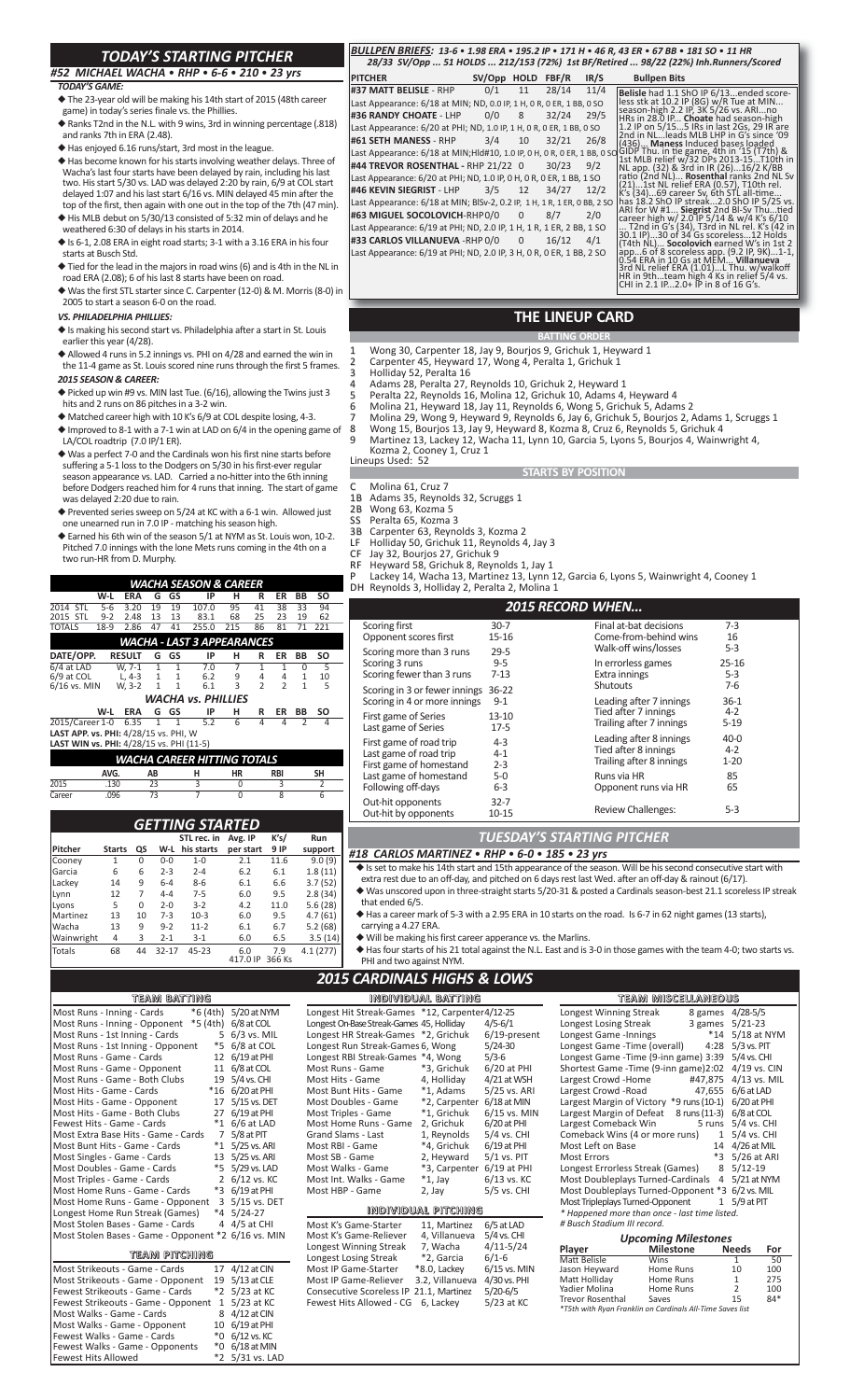|                                                                                                     |                                                                                                                                |             |                          |                        |                |                |                |          |          | 2015 Batting vs Philadelphia Phillies |                |              |                |            |            |            |
|-----------------------------------------------------------------------------------------------------|--------------------------------------------------------------------------------------------------------------------------------|-------------|--------------------------|------------------------|----------------|----------------|----------------|----------|----------|---------------------------------------|----------------|--------------|----------------|------------|------------|------------|
|                                                                                                     | Player                                                                                                                         | <b>Team</b> | $\underline{\mathbf{G}}$ | $\mathbf{A}\mathbf{B}$ | $\mathbf{R}$   | 비              | 2B             | 3B       | HR       | <b>RBI</b>                            | B <sub>B</sub> | IBB          | $S$            | <b>AVG</b> | <b>OBP</b> | <b>SLG</b> |
|                                                                                                     | 1 Greg Garcia                                                                                                                  | <b>StL</b>  | $\overline{2}$           | $\overline{2}$         | Ωl             | $\overline{2}$ | $\Omega$       | $\Omega$ | $\Omega$ | 0                                     | $\Omega$       | $\Omega$     | $\Omega$       | 1.000      | 1.000      | 1.000      |
|                                                                                                     | 2 Randal Grichuk                                                                                                               | <b>StL</b>  | 2                        | 10 <sup>1</sup>        | 5 <sup>1</sup> | 6              |                |          |          | 5 <sub>1</sub>                        |                | 0            | 3              | .600       | .636       | 1.600      |
|                                                                                                     | 3 Matt Adams                                                                                                                   | <b>StL</b>  | 4                        | 16                     | 3              | 8              | 3              | $\Omega$ |          | 6                                     |                | 0            | $\overline{4}$ | .500       | .500       | .875       |
|                                                                                                     | 4 Matt Holliday                                                                                                                | <b>StL</b>  | 4                        | 13                     | 5              | 6              |                |          | $\Omega$ | 4                                     | 4              |              | 3 <sup>1</sup> | .462       | .588       | .692       |
|                                                                                                     | 5 Matt Carpenter<br>7<br>8<br>3 <sup>1</sup><br>10 <sup>1</sup><br>0<br>.389<br>.593<br><b>StL</b><br>18<br>$\Omega$<br>6<br>4 |             |                          |                        |                |                |                |          |          |                                       |                |              |                |            |            | .667       |
| 6 Jason Heyward<br>8<br>21<br>0<br>4<br><b>StL</b><br>4<br>$\Omega$<br>2<br>.381<br>.480<br>6<br>41 |                                                                                                                                |             |                          |                        |                |                |                |          |          |                                       |                |              |                |            | .476       |            |
|                                                                                                     | 7 Jon Jay                                                                                                                      | <b>StL</b>  | 5                        | 17                     | 3              | 6              | $\Omega$       |          | $\Omega$ | 3                                     | $\overline{2}$ | 0            | 2              | .353       | .450       | .353       |
|                                                                                                     | 8t Peter Bourjos                                                                                                               | <b>StL</b>  | 5                        | 9                      | $\overline{3}$ | 3              | $\overline{0}$ |          | $\Omega$ |                                       | Ωl             | 0            | 3 <sup>1</sup> | .333       | .400       | .556       |
|                                                                                                     | 8t Xavier Scruggs                                                                                                              | <b>StL</b>  | 2                        | 6                      |                | 2              | 0              |          | O        |                                       | 0              | 0            | 2              | .333       | .333       | .333       |
|                                                                                                     | 10 Kolten Wong                                                                                                                 | <b>StL</b>  | 6                        | 26                     |                | 8              |                |          |          | 4                                     | O              | 0            | 3              | .308       | .321       | .462       |
|                                                                                                     | 11 Jhonny Peralta                                                                                                              | <b>StL</b>  | 6                        | 20                     |                | 6              |                |          | O        |                                       | 2              | 0            | 4              | .300       | .333       | .350       |
|                                                                                                     | 12 Yadier Molina                                                                                                               | <b>StL</b>  | 6                        | 21                     | 4              | 5              |                |          |          | 5                                     | 3              | $\mathbf{O}$ | <b>1</b>       | .238       | .320       | .429       |
|                                                                                                     | 13 Pete Kozma                                                                                                                  | <b>StL</b>  |                          | 5                      |                |                | O              |          | 0        |                                       | $\overline{2}$ | 0            |                | .200       | .429       | .200       |
|                                                                                                     | 14 Mark Reynolds                                                                                                               | <b>StL</b>  |                          | 9                      | 0l             |                |                |          | 0        | $\sim$                                | $\overline{2}$ | 0            | 5              | .111       | .273       | .222       |
|                                                                                                     | 15t Tony Cruz                                                                                                                  | <b>StL</b>  | 3                        |                        | O۱             | O              | O              |          | $\Omega$ | 0                                     | 0l             | 0            | $\Omega$       | .000       | .000       | .000       |

|                      |            |                          |          | 2015 Pitching vs Philadelphia Phillies |           |            |          |                  |                    |          |                  |          |                |           |           |                |            |           |            |            |
|----------------------|------------|--------------------------|----------|----------------------------------------|-----------|------------|----------|------------------|--------------------|----------|------------------|----------|----------------|-----------|-----------|----------------|------------|-----------|------------|------------|
| Player               | Team       | $\underline{\mathsf{w}}$ | ⊾        | <b>Pct</b>                             | <b>SV</b> | <b>SVO</b> | SHO      | $\mathbf{G}$     | $\vert$ GS $\vert$ | CG       | <b>INN</b>       | 비        | $\mathbf R$    | <b>ER</b> | <b>HR</b> | B <sub>B</sub> | <b>IBB</b> | <u>so</u> | <b>ERA</b> | <b>AVG</b> |
| 1t Randy Choate      | StL        | $\Omega$                 | $\Omega$ |                                        | $\Omega$  | $\Omega$   | $\Omega$ | $\overline{3}$   | 0                  | 0        | 2.2              | 3        | 1              | $\Omega$  | 0         |                | $\Omega$   |           | 0.00       | .300       |
| 1t Mitch Harris      | StL        | $\Omega$                 | $\Omega$ |                                        |           | $\Omega$   | Ωl       |                  | $\Omega$           | 0        | 1.0              |          | $\Omega$       | $\Omega$  | 0         |                | $\Omega$   | 0         | 0.00       | .250       |
| 1t Seth Maness       | <b>StL</b> | ΩI                       | $\Omega$ |                                        |           |            | 0        |                  | $\Omega$           | 0        | 0.1              | $\Omega$ | $\Omega$       |           | 0l        |                | $\Omega$   | $\Omega$  | 0.00       | .000       |
| 1t Trevor Rosenthal  | StL        | ΩI                       | $\Omega$ |                                        |           |            | 0        | 2                | $\Omega$           | 0        | 2.0              |          | $\Omega$       | O         | 0l        |                | $\Omega$   | 3         | 0.00       | .143       |
| 1t Kevin Siegrist    | <b>StL</b> | $\Omega$                 | $\Omega$ |                                        |           | $\Omega$   | 0        | $\frac{3}{2}$    | 0                  | 0        | 3.0 <sub>l</sub> | 31       | $\Omega$       | $\Omega$  | 0l        |                | $\Omega$   |           | 0.00       | .250       |
| 1t Carlos Villanueva | StL        |                          | $\Omega$ | 1.000                                  |           | $\Omega$   | $\Omega$ | $\left 3\right $ | 0                  | 0        | 6.2              | 31       | $\Omega$       | $\Omega$  | 0l        |                | $\Omega$   | 5         | 0.00       | .143       |
| 1t Jordan Walden     | StL        | Οl                       | $\Omega$ |                                        |           |            | Ωl       |                  | 0                  | 0        | 1.01             |          | $\Omega$       |           |           |                | $\Omega$   |           | 0.00       | .000       |
| 8 John Lackey        | StL        |                          |          | .500                                   |           |            | 0l       | 2                | $\overline{2}$     | 0        | 14.0             | 14       | 4              |           |           |                | 0          | 4         | 2.57       | .275       |
| 9 Carlos Martinez    | StL        |                          | $\Omega$ | 0.0001                                 |           |            | Ωl       |                  |                    | $\Omega$ | 6.0              | 6        | $\overline{2}$ |           |           |                |            | 3         | 3.00       | .261       |
| 10 Matt Belisle      | <b>StL</b> | Οl                       | $\Omega$ |                                        |           |            | 0        | $\overline{2}$   | 0                  | 0        | 2.1              |          |                |           | Οl        |                | $\Omega$   |           | 3.86       | .143       |
| 11 Miguel Socolovich | lStL       | $\Omega$                 | 0        |                                        |           |            | Ωl       |                  | $\Omega$           | 0        | 2.0              |          |                |           |           |                | O.         |           | 4.50       | .143       |
| 12 Tyler Lyons       | StL        |                          | $\Omega$ | .000                                   |           | Ωl         | 0l       |                  |                    | 0        | 5.0              |          | 3              | 3         |           |                | O.         | 5         | 5.40       | .318       |
| 13 Michael Wacha     | <b>StL</b> |                          | 0        | .000                                   |           | $\Omega$   | $\Omega$ |                  |                    | 0        | 5.2              | 6        | 4              | 4         | Ωl        |                | $\Omega$   | 41        | 6.35       | .286       |

|                  | <b>Career Batting vs Philadelphia Phillies</b> |                 |                        |                 |                |                |                |                |                |                 |                |           |            |            |            |
|------------------|------------------------------------------------|-----------------|------------------------|-----------------|----------------|----------------|----------------|----------------|----------------|-----------------|----------------|-----------|------------|------------|------------|
| <b>Player</b>    | Season                                         | G               | $\mathbf{A}\mathbf{B}$ | R               | н              | 2B             | 3B             | <b>HR</b>      | <b>RBI</b>     | <b>BB</b>       | <b>IBB</b>     | <b>SO</b> | <b>AVG</b> | <b>OBP</b> | <b>SLG</b> |
| 1 Greg Garcia    | 2014-2015(2)                                   | 3               | 3                      | $\Omega$        | $\overline{2}$ | $\Omega$       | $\Omega$       | 0              | 0              | $\Omega$        | $\Omega$       |           | .667       | .667       | .667       |
| 2 Randal Grichuk | 2015-2015(1)                                   | 2               | 10 <sup>1</sup>        | 5               | 6              |                | $\Omega$       | 3              | 5              |                 |                | 3         | .600       | .636       | .600       |
| 4 Xavier Scruggs | 2015-2015(1)                                   | $\overline{2}$  | 6                      |                 |                | 0              | $\Omega$       | 0              |                |                 |                | 2         | .333       | .333       | .333       |
| 5 Yadier Molina  | 2005-2015(11)                                  | 64              | 223                    | 23              | 73             | 14             | Ωl             | 6              | 33             | 13              |                | 18        | .327       | .372       | .471       |
| 6 Jhonny Peralta | 2007-2015(5)                                   | 21              | 78                     | 9               | 24             |                | $\Omega$       | $\overline{2}$ | 20             | 6               | $\Omega$       | 10        | .308       | .349       | .474       |
| 7 Matt Carpenter | 2012-2015(4)                                   | 22              | 73                     | 18 <sub>i</sub> | 22             | 4              |                |                | 12             | 14 <sub>1</sub> | $\Omega$       | 15        | .301       | .435       | .425       |
| 9 Jon Jav        | 2010-2015(6)                                   | 36              | 117                    | 18              | 31             | 5 <sub>1</sub> |                |                | 12             | 8               | 0              | 19        | .265       | .326       | .350       |
| 10 Kolten Wong   | 2014-2015(2)                                   | 11              | 47                     | 5               | 12             |                | $\Omega$       |                | 4              |                 |                | 5         | .255       | .280       | .362       |
| 11 Peter Bourjos | 2014-2015(2)                                   | 7               | 16                     | 3               |                |                |                | 0              |                |                 | O              | 6         | .250       | .294       | .375       |
| 12 Mark Reynolds | 2007-2015(8)                                   | 39              | 131 <sub>1</sub>       | 23              | 32             | 8              | Ωl             | 10             | 29             | 15              | $\overline{2}$ | 48        | .244       | .336       | .534       |
| 13 Jason Heyward | 2010-2015(6)                                   | 86              | 286                    | 41              | 69             | 20             | $\overline{2}$ | 8              | 29             | 46              |                | 70        | .241       | .352       | .409       |
| 14 Pete Kozma    | 2011-2015(3)                                   | 14 <sub>1</sub> | 33                     | $\overline{4}$  |                | 0              | 0              | 0              | $\overline{2}$ |                 | $\Omega$       | 5         | .212       | .308       | .212       |
| 15 Tony Cruz     | 2011-2015(5)                                   | 14 <sub>1</sub> | 30 <sup>°</sup>        | $\overline{3}$  | 6              |                |                | 0              | C              |                 |                | 3         | .200       | .200       | .233       |

|                      |               |                                 |                | <b>Career Pitching vs Philadelphia Phillies</b> |           |                |            |              |                 |          |            |                |                |                 |                |                 |          |                 |            |            |
|----------------------|---------------|---------------------------------|----------------|-------------------------------------------------|-----------|----------------|------------|--------------|-----------------|----------|------------|----------------|----------------|-----------------|----------------|-----------------|----------|-----------------|------------|------------|
| Player               | <b>Season</b> | $\underline{W}$ $\underline{L}$ |                | Pct                                             | <b>SV</b> | <b>SVO</b>     | <b>SHO</b> | $\mathbf{G}$ | <b>GS</b>       | CG       | <b>INN</b> | НΙ             | RI             | ER <sup>1</sup> | HR             | B <sub>B</sub>  | IBB      | SO              | <b>ERA</b> | <b>AVG</b> |
| 1t Trevor Rosenthal  | 2013-2015(3)  |                                 | 0 0            |                                                 |           |                |            | 0 10         | $\Omega$        | $\Omega$ | 9.2        |                | $\Omega$       | $\Omega$        | $\Omega$       | 3               | $\Omega$ | 11 <sub>h</sub> | 0.00       | .189       |
| 1t Kevin Siegrist    | 2013-2015(2)  | $\Omega$                        | 0              |                                                 |           |                | $\Omega$   |              | $\Omega$        | $\Omega$ | 4.0        | 3 <sup>1</sup> | $\Omega$       | Οl              | O              |                 | $\Omega$ | 21              | 0.00       | .214       |
| 4 Carlos Villanueva  | 2007-2015(9)  | 41                              | $\overline{O}$ | 1.000                                           | $\Omega$  | $\Omega$       |            | 0 19         | $\overline{2}$  | $\Omega$ | 39.1 27    |                | 7              | 6               |                | 11              |          | 361             | 1.37       | .194       |
| 5 Randy Choate       | 2000-2015(10) |                                 | $\Omega$       | 1.000                                           |           | $\Omega$       |            | 0 27         | $\Omega$        | ∩∣       | 20.0 14    |                | $\overline{6}$ | 5               | Ωl             |                 |          | 20 <sup>1</sup> | 2.25       | .194       |
| 6 Lance Lynn         | 2012-2013(2)  |                                 | 2 0            | 1.000                                           |           |                | 0          |              | 3               | $\Omega$ | 19.0 10    |                | 51             | 5               |                | 9               |          | 16 <sup>1</sup> | 2.37       | .161       |
| 8 Adam Wainwright    | 2006-2014(7)  | 5                               |                | .714                                            |           | 0              | $\Omega$   | 12           | 10 <sup>1</sup> | $\Omega$ | 70.0 66 21 |                |                | 20 <sup>°</sup> | $\overline{2}$ | 16 <sub>1</sub> |          | 48              | 2.57       | .256       |
| 9 John Lackey        | 2003-2015(5)  | 3                               | 4              | .429                                            |           | $\overline{O}$ | $\Omega$   |              |                 | ∩∣       | 46.0 45 16 |                |                | 16              |                | 14 <sub>1</sub> | $\Omega$ | 28              | 3.13       | .259       |
| 10 Carlos Martinez   | 2013-2015(3)  |                                 | 2 0            | .000                                            | ∩∣        | O              | 0          | 51           | 2               | $\Omega$ | 14.0       | 9              | 51             | 5               |                | 4               |          | 9               | 3.21       | 180        |
| 11 Jaime Garcia      | 2008-2014(6)  | 2                               | $\vert$        | .3331                                           | ∩         | $\Omega$       | 0          | 9            |                 |          | 44.0 40 21 |                |                | 16 <sub>1</sub> | $\overline{2}$ | 16 <sub>1</sub> | $\Omega$ | 37              | 3.27       | .244       |
| 12 Seth Maness       | 2013-2015(3)  | 1 <sup>1</sup>                  | $\Omega$       | 1.000                                           |           | 0              | $\Omega$   | 51           | $\Omega$        |          | 4.1        | 4              | $\mathcal{P}$  |                 | $\Omega$       |                 |          | $\overline{2}$  | 4.15       | .267       |
| 13 Miguel Socolovich | 2015-2015(1)  | 01                              | 0              |                                                 |           | 0              | Ωl         |              | $\Omega$        |          | 2.0        |                |                |                 |                |                 |          |                 | 4.50       | .143       |
| 14 Matt Belisle      | 2005-2015(10) | Ωl                              | $\overline{3}$ | .000                                            |           | $\Omega$       |            | 0 26         | $\overline{2}$  |          | 34.1 37 20 |                |                | 20              | 4              | 10 <sub>1</sub> |          | 30 <sup>1</sup> | 5.24       | .278       |
| 15 Tyler Lyons       | 2015-2015(1)  |                                 | $\Omega$       | 000                                             | ∩∣        | $\Omega$       | 0          |              |                 | $\Omega$ | 5.0        |                | 31             | 3               |                |                 | $\Omega$ | 51              | 5.40       | .318       |
| 16 Michael Wacha     | 2015-2015(1)  |                                 | $\Omega$       | 1.000                                           |           | $\Omega$       | 0          |              |                 |          | 5.2        | 61             | 4              | 4               | Ο              |                 |          |                 | 6.35       | .286       |

|                   |               |                 | <b>Batting at Citizens Bank Park</b> |                 |                 |                |          |                |                 |                 |                |                 |            |            |            |
|-------------------|---------------|-----------------|--------------------------------------|-----------------|-----------------|----------------|----------|----------------|-----------------|-----------------|----------------|-----------------|------------|------------|------------|
| Player            | <b>Season</b> | $\overline{G}$  | $\mathbf{AB}$                        | $\mathbf{R}$    | 且               | 2B             | 3B       | HR             | <b>RBI</b>      | B <sub>B</sub>  | IBB            | <b>SO</b>       | <b>AVG</b> | <b>OBP</b> | <b>SLG</b> |
| 1 Greg Garcia     | 2014-2015(2)  | 3               | $\overline{3}$                       | $\Omega$        | $\overline{2}$  | $\Omega$       | $\Omega$ | $\mathbf{O}$   | $\Omega$        | $\Omega$        | $\Omega$       |                 | .667       | .667       | .667       |
| 2 Randal Grichuk  | 2015-2015(1)  | 2               | 10 <sup>1</sup>                      | 5               | 6               |                | $\Omega$ | 3              | 5               |                 |                | 3               | .600       | .636       | 1.600      |
| 3 Yadier Molina   | 2005-2015(10) | 26              | 98                                   |                 | 33              |                | Ωl       | 3              | 14 <sub>1</sub> |                 |                | 10 <sup>1</sup> | .337       | .381       | .500       |
| 4 Xavier Scruggs  | 2015-2015(1)  | 2               | $\overline{6}$                       |                 | 2               | $\overline{0}$ | $\Omega$ | 0              |                 | O               | 0              | 2               | .333       | .333       | .333       |
| 5 Matt Carpenter  | 2012-2015(4)  | 11              | 34                                   | 5               | 10 <sup>1</sup> |                | Οl       |                | 6               |                 | 0              | 11              | .294       | .419       | .412       |
| 7t Jhonny Peralta | 2010-2015(3)  | 7               | 28                                   | $\overline{3}$  | 8               | $\overline{2}$ | $\Omega$ |                | 5               |                 | 0              | 3               | .286       | .323       | .464       |
| 9 Kolten Wong     | 2014-2015(2)  | 5               | 23                                   | $\overline{3}$  | $\overline{6}$  |                | Ωl       |                | 3               |                 | 0              | 3               | .261       | .308       | .435       |
| 10 Mark Reynolds  | 2007-2015(7)  | 18              | 64                                   | 8               | 15 <sup>1</sup> | 6              | $\Omega$ | $\overline{4}$ | 15 <sub>1</sub> | 10 <sub>1</sub> | $\overline{2}$ | 23              | .234       | .347       | .516       |
| 11 Jason Heyward  | 2010-2015(6)  | 37              | 129                                  | 15              | 29              | $\overline{7}$ | Ωl       | $\overline{2}$ | 14 <sub>1</sub> | 20              | $\Omega$       | 31              | .225       | .333       | .326       |
| 12 Jon Jay        | 2010-2015(6)  | 18 <sub>1</sub> | 59                                   | 10 <sub>1</sub> | 13 <sup>1</sup> |                | $\Omega$ | 0              | $\overline{3}$  | 3               | O              | 12              | .220       | .266       | .237       |
| 13 Peter Bourjos  | 2014-2015(2)  | 2               | 7                                    | Ωl              |                 | Ωl             | $\Omega$ | 0              | $\overline{0}$  |                 | $\Omega$       | 3               | .143       | .250       | .143       |
| 14 Tony Cruz      | 2011-2015(5)  | 7               | 19                                   |                 | $\overline{2}$  |                | $\Omega$ | 0              | $\overline{0}$  | O               | O              | 3               | .105       | .105       | .158       |
| 15 Pete Kozma     | 2013-2015(2)  | 6               | 13                                   |                 |                 | $\Omega$       | Ωl       | 0              |                 | 3               | $\Omega$       |                 | .077       | .235       | .077       |

|                      |              |                      | <b>Pitching at Citizens Bank Park</b> |           |                |            |                 |                |          |                  |                 |          |                 |           |                 |          |                 |            |            |
|----------------------|--------------|----------------------|---------------------------------------|-----------|----------------|------------|-----------------|----------------|----------|------------------|-----------------|----------|-----------------|-----------|-----------------|----------|-----------------|------------|------------|
| Player               | Season       | $W$ L                | <b>Pct</b>                            | <b>SV</b> | <b>SVO</b>     | <b>SHO</b> | $\mathbf G$     | <b>GS</b>      | CG       | <b>INN</b>       | н               | R        | ER <sup> </sup> | <b>HR</b> | <b>BB</b>       | IBB      | <b>SO</b>       | <b>ERA</b> | <b>AVG</b> |
| 1t Seth Maness       | 2014-2014(1) | $\Omega$             | .000 <sub>1</sub>                     | $\Omega$  |                | $\Omega$   |                 | $\Omega$       | Ωl       | 2.0              |                 | $\Omega$ | $\Omega$        | $\Omega$  | $\Omega$        | 0        |                 | 0.00       | 167        |
| 1t Carlos Martinez   | 2014-2014(1) | $ 0 $ $ 0 $          |                                       | $\Omega$  |                |            |                 | Ωl             | Ωl       | 2.0 <sub>1</sub> | $\Omega$        | $\Omega$ | $\Omega$        | Ωl        | $\Omega$        | 01       |                 | 0.00       | .000       |
| 1t Trevor Rosenthal  | 2013-2015(3) | $ 0 $ $ 0 $          |                                       |           |                | $\Omega$   |                 |                |          | 3.2              | 3 <sup>1</sup>  | $\Omega$ | $\Omega$        | $\Omega$  |                 | 0        | $\vert$         | 0.00       | 200        |
| 4 Carlos Villanueva  | 2007-2015(6) | $ 0 $ $ 0 $          |                                       | 0         |                | 0          | 8               | Ωl             | $\Omega$ | 12.1             | 10 <sup>1</sup> |          | $\overline{2}$  |           | 41              | 0        | 12 <sub>1</sub> | 1.46       | 227        |
| 7t Randy Choate      | 2004-2015(7) | $\Omega$<br>$\Omega$ |                                       | O         |                | $\Omega$   | 13              | Ωl             | ∩∣       | 9.0              | 6               |          | 3 <sup>1</sup>  | Ωl        |                 | $\Omega$ | 9               | 3.00       | 188        |
| 7t Lance Lynn        | 2012-2013(2) | $\Omega$             | .000 <sub>1</sub>                     | $\Omega$  |                | $\Omega$   |                 | 2 <sup>1</sup> | $\Omega$ | 12.0             | 5 <sup>1</sup>  |          | $\overline{4}$  |           |                 |          | 10 <sup>1</sup> | 3.00       | 128        |
| 9 Jaime Garcia       | 2010-2013(3) | 1 <sup>1</sup>       | .500                                  | $\Omega$  | $\Omega$       |            |                 | 3 <sup>1</sup> | $\Omega$ | 16.0 17 10       |                 |          | $\overline{6}$  | Ωl        | 8               | $\Omega$ | 13 <sub>1</sub> | 3.38       | .283       |
| 10 John Lackey       | 2010-2015(4) | 11<br>3              | .250                                  | $\Omega$  | $\Omega$       | $\Omega$   |                 | $\overline{4}$ | Ωl       | 25.2 25 10       |                 |          | 10 <sup>1</sup> |           | 11 <sub>1</sub> | $\Omega$ | 16 <sub>h</sub> | 3.51       | 258        |
| 11 Miguel Socolovich | 2015-2015(1) | $\Omega$<br>$\Omega$ |                                       | O         | 0              | $\Omega$   |                 | Ωl             | Ωl       | 2.0 <sub>1</sub> |                 |          |                 | Ωl        | $\overline{2}$  | $\Omega$ |                 | 4.50       | 143        |
| 12 Matt Belisle      | 2005-2014(6) | 0                    | .000 <sub>1</sub>                     | $\Omega$  | O <sub>1</sub> | $\Omega$   | 11 <sub>1</sub> |                | Οl       | $15.1$   17      |                 | $\Omega$ | 9               |           | 6 <sup>1</sup>  | 3        | 14              | 5.28       | .279       |
| 13 Tyler Lyons       | 2015-2015(1) | $\Omega$             | .000 <sub>1</sub>                     | 01        |                | Οl         |                 |                | ור       | 5.0              |                 |          |                 |           |                 |          | 5 <sup>1</sup>  | 5.40       | .318       |